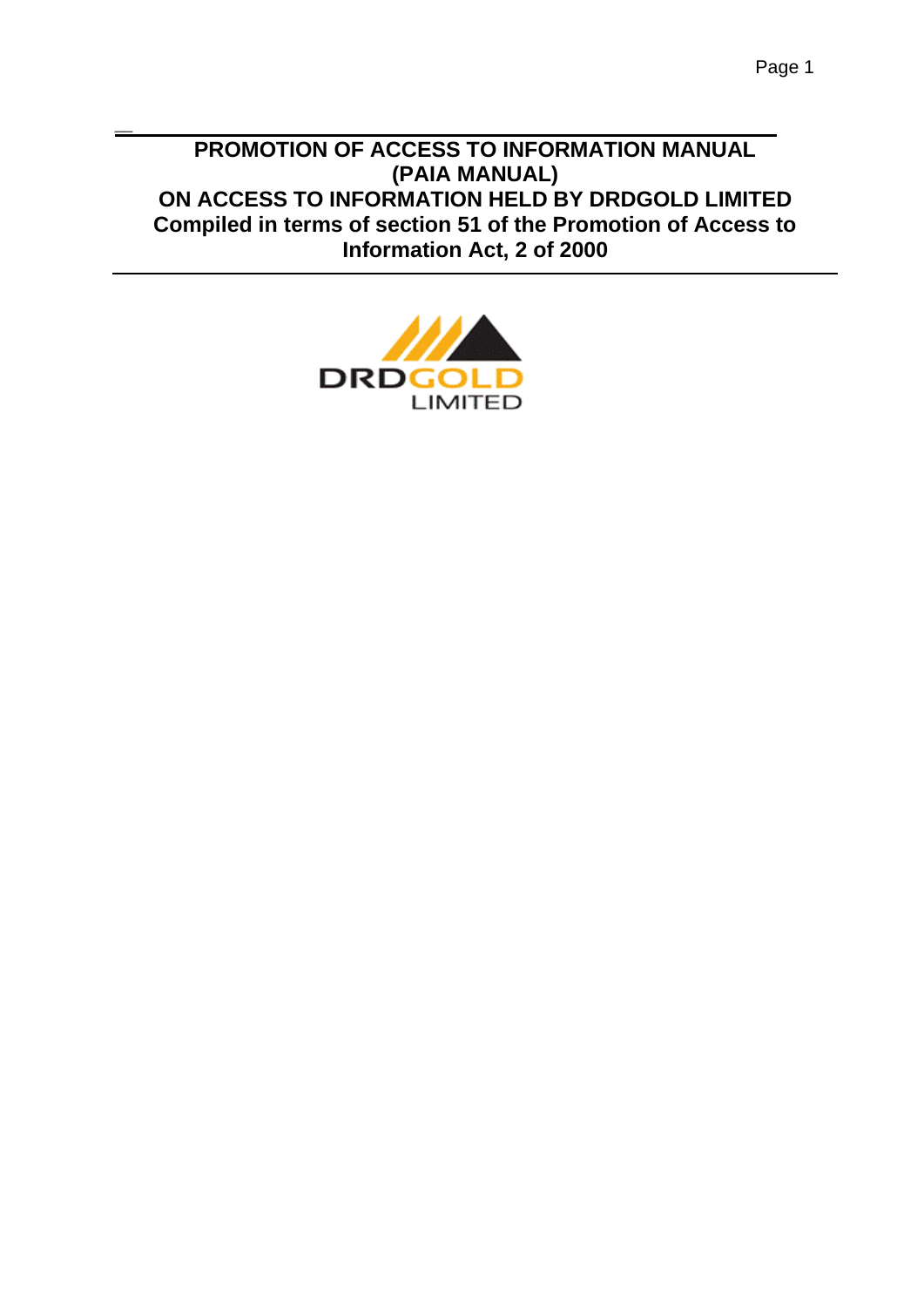| PART 8 - Prescribed forms and fee structure in respect of private bodies 13 |  |
|-----------------------------------------------------------------------------|--|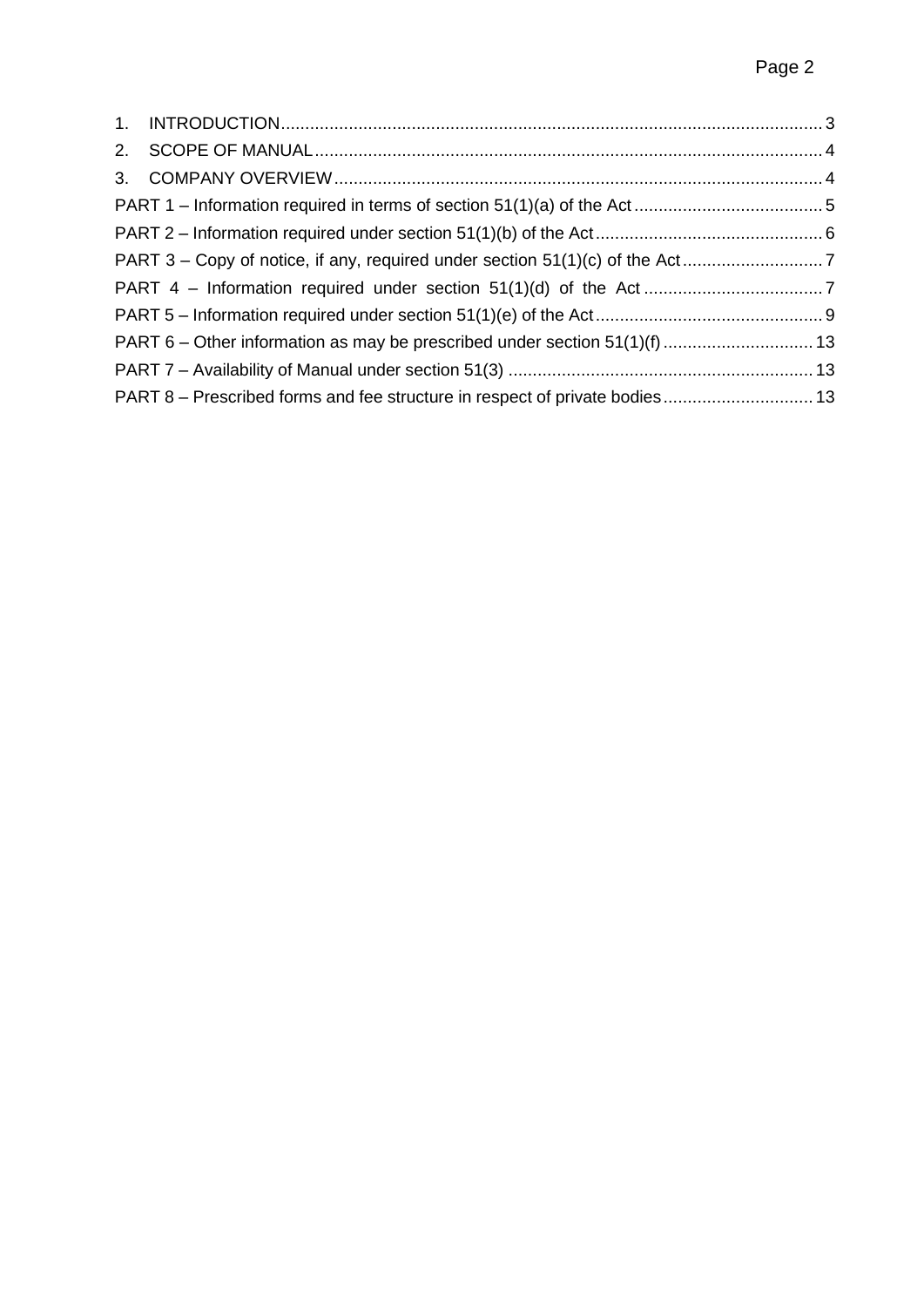## **1. INTRODUCTION**

- 1.1 The Promotion of Access to Information Act, 2000, PAIA gives effect to section 32 of the Constitution, which provides that everyone has the right to access information held by the State, as well as information held by another person (or private body) when such privately held information is required to exercise a right or to protect a right.
- 1.2 PAIA, provides that a person requesting information must be given access to any record of a private body, if that record is required for the exercise or the protection of a right. However, such request must comply with the procedural requirements laid down by the Act.
- 1.3 The aim of the Manual is to assist potential requesters in requesting access to information (documents or records) from DRDGOLD and its South African registered subsidiary companies as contemplated under the Act.
- 1.4 The Manual may be amended from time to time and as soon as any amendments have been effected, the latest version of the Manual will be published and distributed in accordance with the Act.
- 1.5 A requester is invited to contact the Information Officer should he or she require any assistance in respect of the use or content of this Manual.
- 1.6 The following words or expressions will bear the following meanings in this Manual:
	- **"the Act"** means the Promotion of Access to Information Act No. 2 of 2000, together with any regulations published thereunder;
	- **"DRDGOLD"** means DRDGOLD Limited, registration number 1895/000926/06, a mid-tier, unhedged gold producer with mining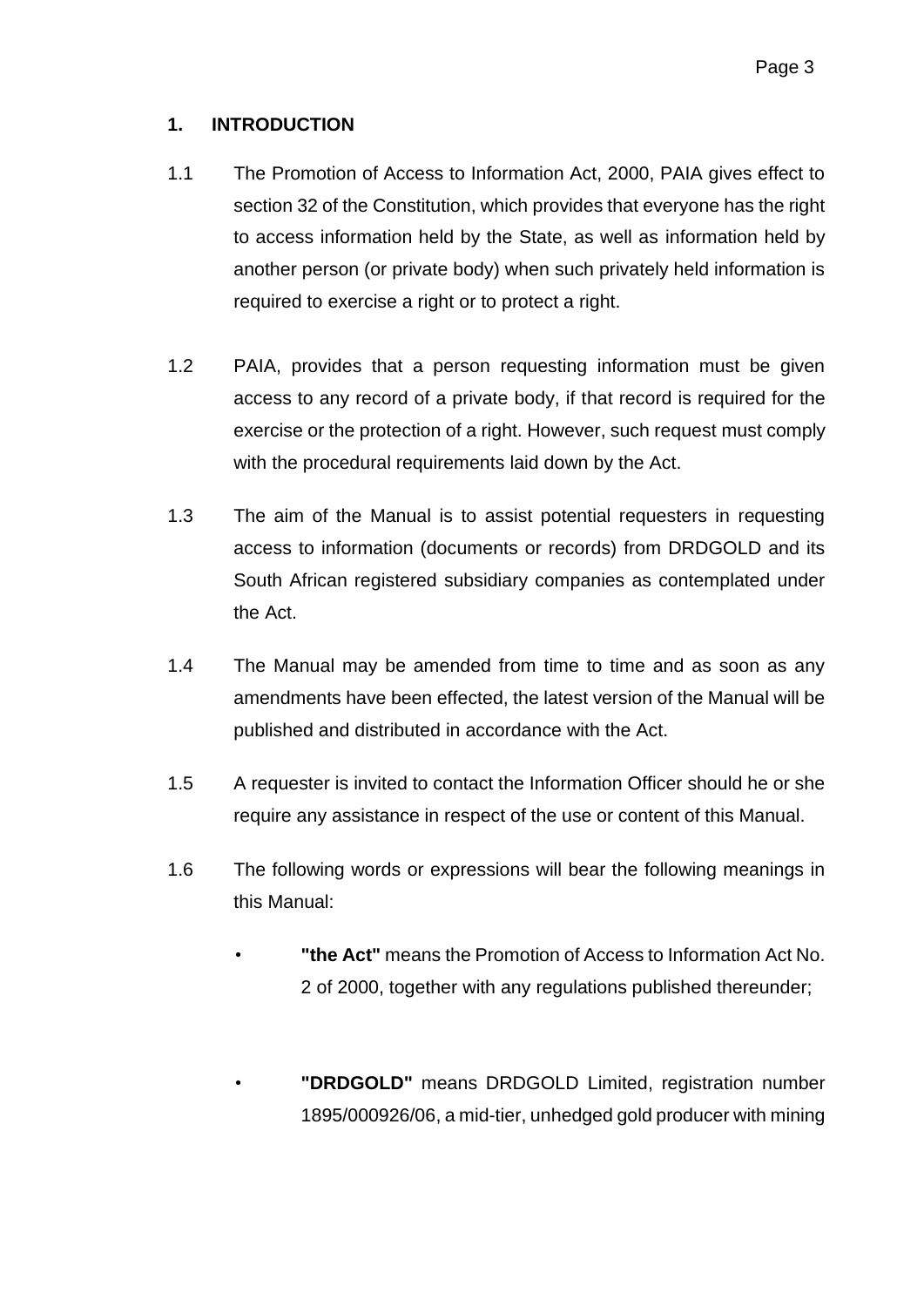operations in South Africa**;**

- **"Information Officer"** means the head of the body or any other person to whom the responsibility of designated information officer has been delegated by the head of the body as described in this Manual;
- **"Manual"** means this Manual, together with all annexures thereto as amended and made available at the offices of DRDGOLD from time to time;
- **"SAHRC"** means the South African Human Rights Commission.

## **2. SCOPE OF MANUAL**

- 2.1 This manual has been prepared in respect of DRDGOLD and the following South African registered operational subsidiary companies (hereinafter collectively referred to as DRDGOLD, unless otherwise stated):-
	- 2.2.1 Crown Gold Recoveries Proprietary Limited Registration number 1988/005115/07
	- 2.2.2 Ergo Mining Operations Proprietary Limited Registration number 2005/033662/07
	- 2.2.3 Ergo Mining Proprietary Limited Registration number 2007/004886/07
	- 2.2.4 ERPM Proprietary Limited Registration number 1893/00773/06
	- 2.2.5 Far West Gold Recoveries Proprietary Limited Registration number 2017/449061/07

#### **3. COMPANY OVERVIEW**

- 3.1 DRDGOLD is a mid-tier, unhedged gold producer with surface retreatment operations in South Africa.
- 3.2 The assets of DRDGOLD are held through a 100% (one hundred percent) interest in ERGO Mining Proprietary Limited ("ERGO") and a a 100% (one hundred percent) interest in Far West Gold Recoveries Proprietary Limited ("FWGR").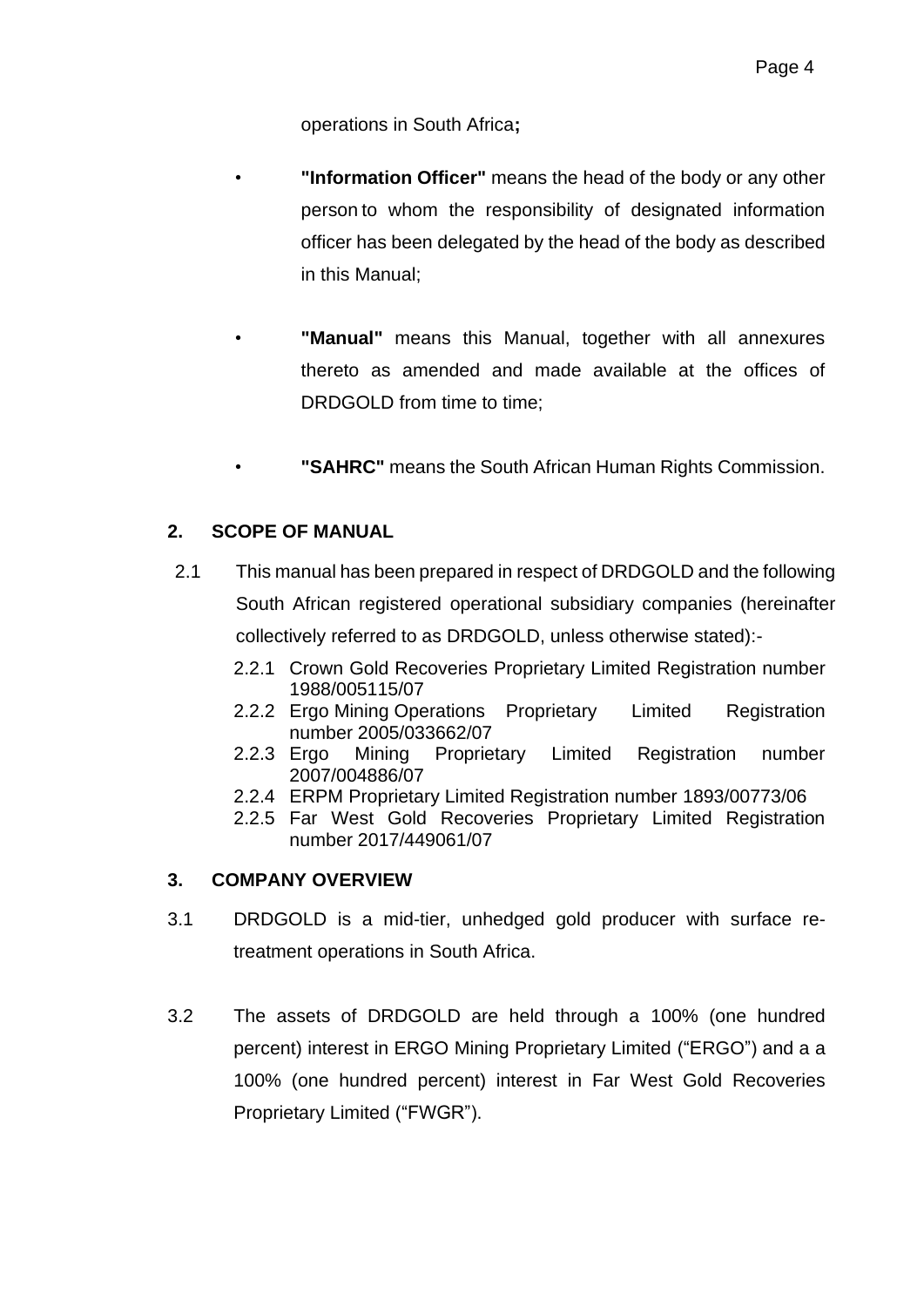# **PART 1 – Information required in terms of section 51(1)(a) of the Act**

DRDGOLD Limited with registration number: 1895/00926/06 is a South African gold producer and a world leader in the recovery of the metal from the retreatment of surface tailings. DRDGOLD has a network of assets that is unrivalled in South Africa and, with its consolidated businesses operating as a single entity, is focused on optimising these assets in order to increase gold production.

DRDGOLD's primary listing is on the JSE Limited and it has American Depository Receipts (ADRs) listed on the New York Stock Exchange (NYSE), with its head office in Johannesburg, South Africa. As a listed company, DRDGOLD is not only required to ensure compliance with the applicable provisions of the Companies Act and other relevant statutes, but has to also comply with the JSE and NYSE Listings Requirements for such time as it remains listed.

The Company Secretary has been duly appointed as the Deputy Information Officer by the Chief Executive Officer, to act as the person to whom requests for access to information must be made in terms of the Act.

| ATTENTION:        | <b>Company Secretary (Deputy Information Officer)</b> |  |  |  |
|-------------------|-------------------------------------------------------|--|--|--|
| Postal address:   | P.O. Box 390                                          |  |  |  |
|                   | Maraisburg                                            |  |  |  |
|                   | Gauteng                                               |  |  |  |
|                   | 1700                                                  |  |  |  |
| Physical address: | Constantia Office Park,                               |  |  |  |
|                   | Cnr 14th Avenue and Hendrik Potgieter Rd,             |  |  |  |
|                   | Cycad House,                                          |  |  |  |
|                   | Building 17,                                          |  |  |  |
|                   | Ground Floor,                                         |  |  |  |
|                   | Weltevreden Park,                                     |  |  |  |
|                   |                                                       |  |  |  |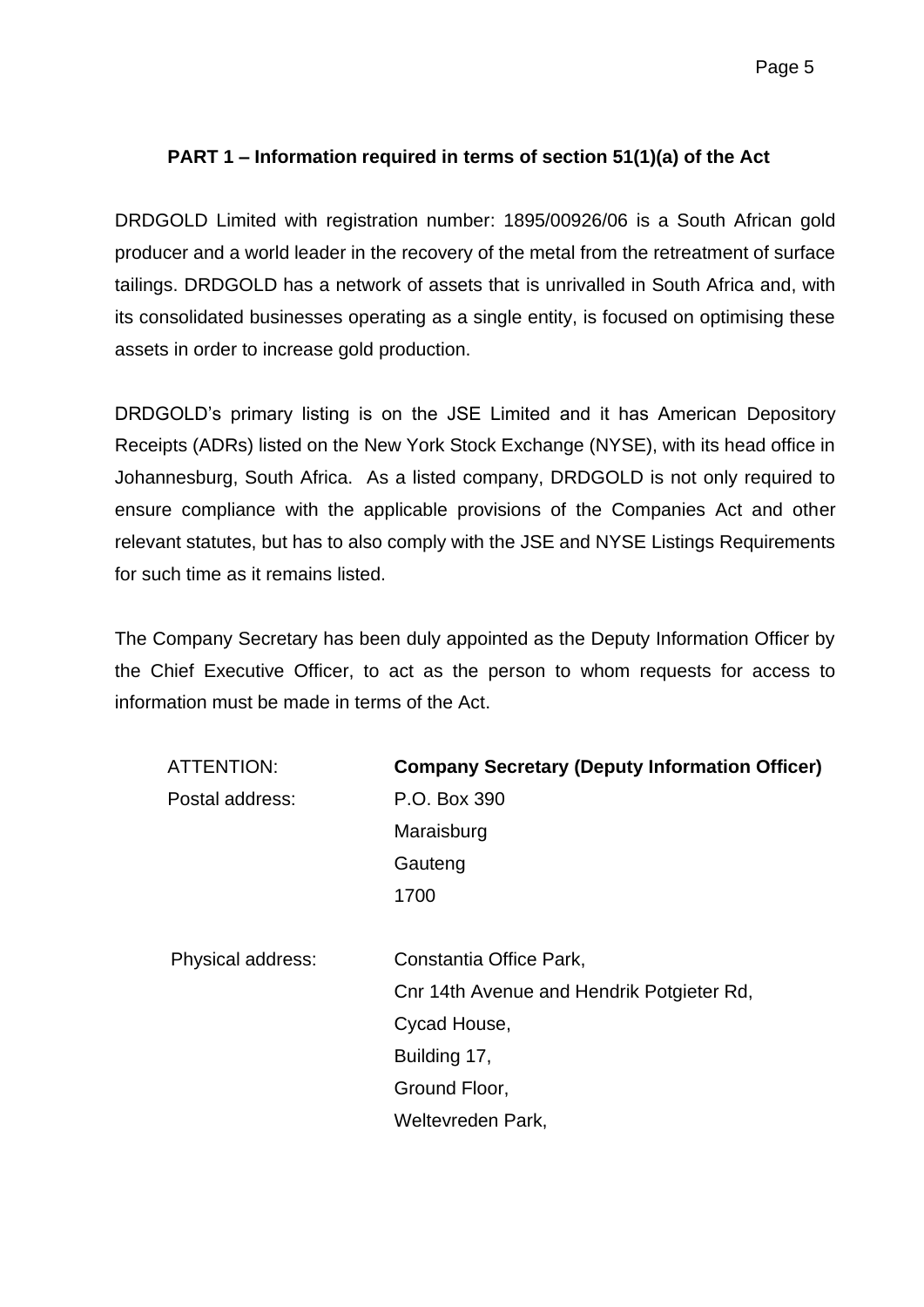1709

Telephone: (011) 470 2600

E-mail address: elise.beukes@drdgold.com

Website: [www.drdgold.com](http://www.drdgold.com/)

## **PART 2 – Information required under section 51(1)(b) of the Act**

The PAIA guide is available in all official South African languages at no cost, and any person may request a copy of the guide. A copy of the guide may be obtained by contacting the South African Human Rights Commission at:

## **The South African Human Rights Commission**

PAIA Unit The Research and Documentation Department Private Bag X2700 Houghton 2041

Telephone: +27 11 877 3600 Website: www.sahrc.org.za

or

#### **The Information Regulator**

33 Hoofd Street Forum III, 3rd Floor Braampark P.O. Box 31533 Braamfontein, Johannesburg, 2017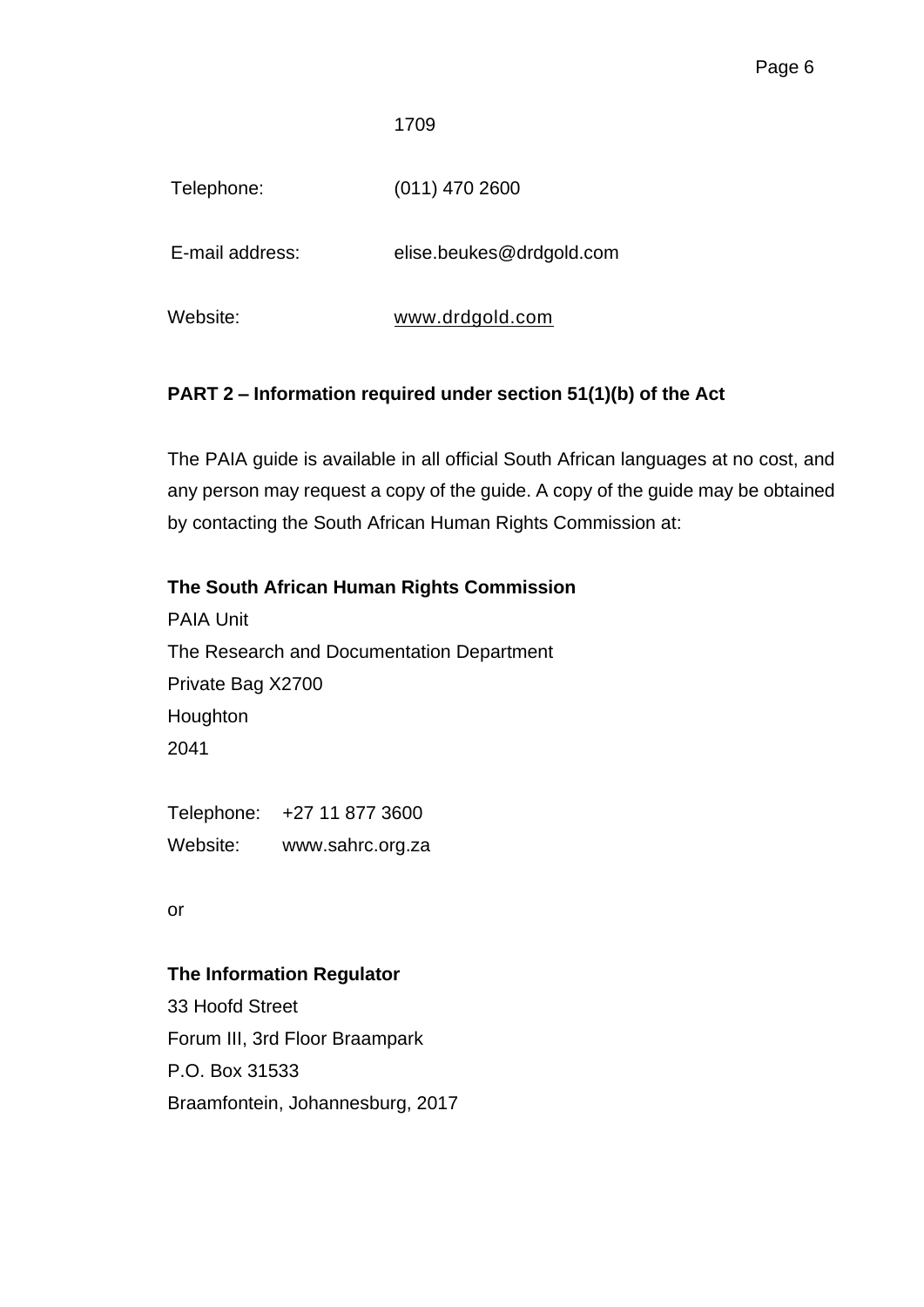Telephone: +27 10 023 5207

Website: https://www.justice.gov.za/inforeg/index.html

### **PART 3 – Copy of notice, if any, required under section 51(1)(c) of the Act**

No notice has been published in terms of section 52. However, certain public information is freely available at DRDGOLD'S offices..

### **PART 4 – Information required under section 51(1)(d) of the Act**

Records are kept in accordance with such other legislation as is applicable to DRDGOLD, which includes but is not limited to, the following legislation:

- □ Companies Act 71 of 2008
- □ Securities Services Act 36 of 2004
- National Nuclear Regulator Act 47 of 1999  $\Box$
- $\Box$  Income Tax Act 58 of 1962
- Labour Relations Act 66 of 1995
- □ National Water Act 36 of 1992
- Companies Act 61 of 1973  $\Box$
- Unemployment Insurance Act 63 of 2001  $\Box$
- National Environmental Management Air Quality Act 39 of 2004  $\Box$
- Mineral and Petroleum Resources Development Act 28 of 2002  $\Box$
- National Environmental Management Waste Act 59 of 2008  $\Box$
- □ Stock Exchanges Control Act 01 of 1985
- □ Nuclear Energy Act 46 of 1999
- □ Trust Property Control Act 57 of 1988
- □ Value Added Tax Act 89 of 1991
- Interception and Monitoring Prohibition Act 127 of 1992 $\Box$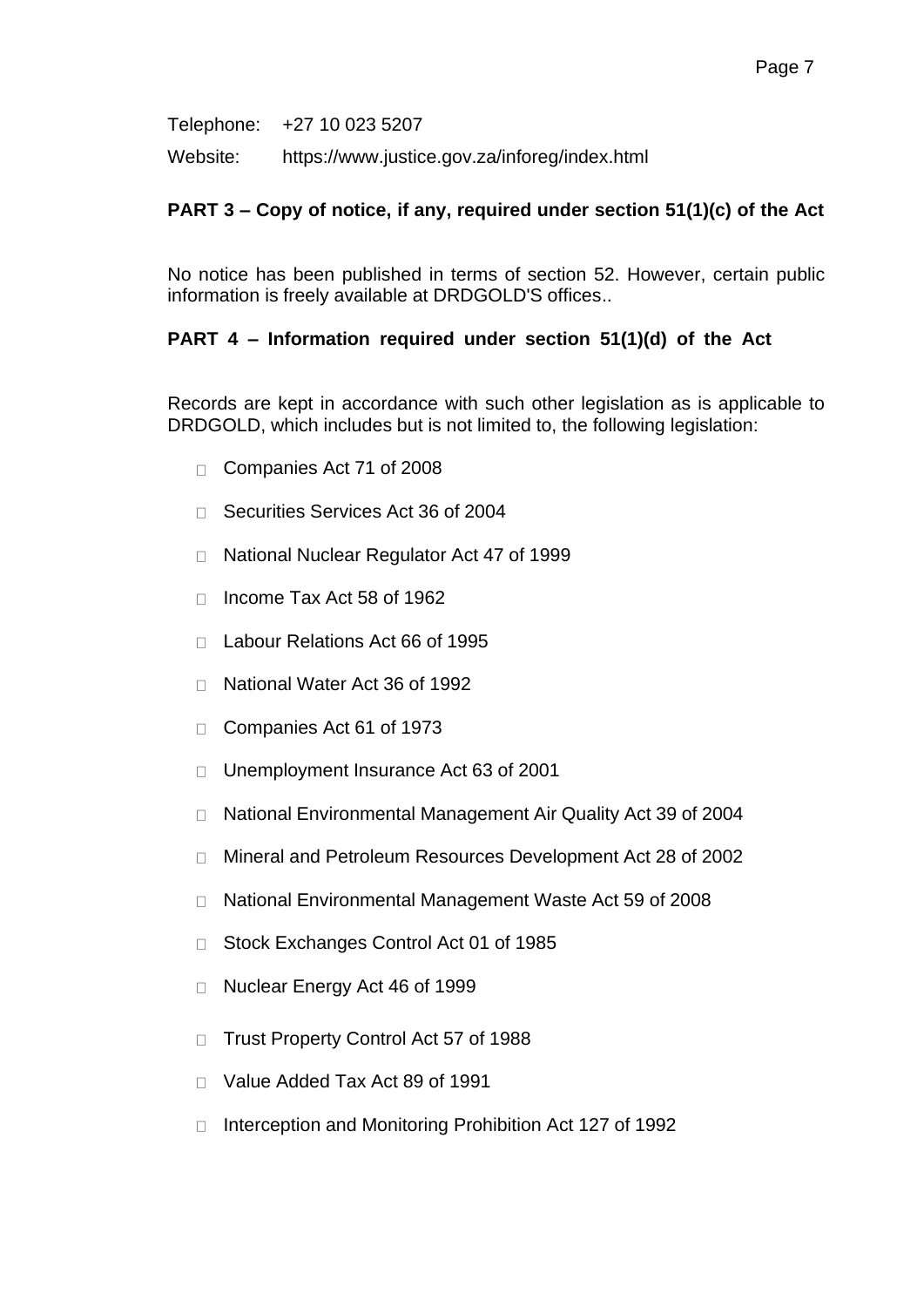- Occupational Health and Safety Act 85 of 1993  $\Box$
- Compensation for Occupational Injuries and Diseases Act 130 of 1993  $\Box$
- Mine Health and Safety Act 29 of 1996  $\Box$
- Labour Relations Act 66 of 1995  $\Box$
- Tax on Retirement Funds Act 38 of 1996  $\Box$
- Basic Conditions of Employment Act 75 of 1997  $\Box$
- Employment Equity Act 55 of 1998  $\Box$
- National Environmental Management Act 107 of 1998  $\Box$
- Skills Development Act 97 of 1998  $\Box$
- Local Government: Municipal Property Rates Act 6 of 2004  $\Box$
- Prevention of Organised Crime Act 121 of 1998  $\Box$
- Medical Schemes Act 131 of 1998  $\Box$
- Skills Development Levies Act 9 of 1999  $\Box$
- Financial Intelligence Centre Act 38 of 2001  $\Box$
- Unemployment Insurance Contributions Act 4 of 2002  $\Box$
- Electronic Communications and Transactions Act 25 of 2002  $\Box$
- Broad-Based Black Economic Empowerment Act 53 of 2003  $\Box$
- Employment Equity Act 55 of 199  $\Box$
- National Minimum Wage Act 9 of 2018  $\Box$
- Protection of Personal Information Act 4 of 2013  $\Box$
- Promotion of Access to Information Act 2 of 2000  $\Box$
- Promotion of Administrative Justice Act 3 of 2000  $\Box$
- Promotion of Equality and Prevention of Unfair Discrimination Act 4 of  $\Box$ 2000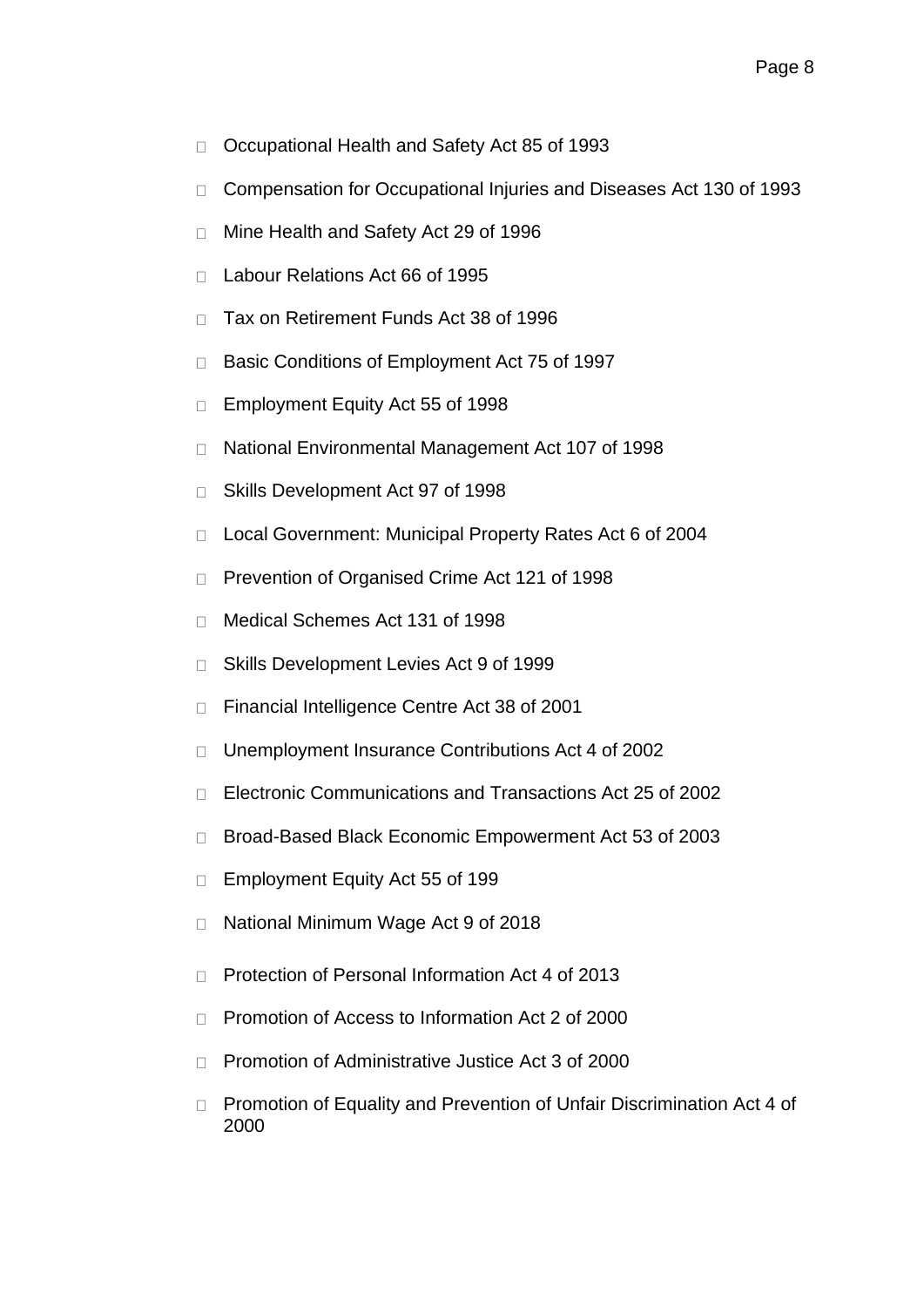Disaster Management Act 57 of 2002

Records kept in terms of the above legislation may, in certain instances (and insofar as the information contained therein is of a public nature) be available for inspection without a person having to request access thereto in terms of the Act.

### **PART 5 – Information required under section 51(1)(e) of the Act**

Other operational records as may be required for the day to day running of DRDGOLD. For instance:

- □ Internal phone lists;
- Address lists;
- Company policies;
- Directives;
- □ Minutes of meetings and general housekeeping information.

#### **A: Records that may be requested**

#### *Operational Information*

Such information as relates to the operational, commercial and financial interests of DRDGOLD, including, but not limited to:

- □ Commercial contracts (including, but not limited to contactor and supplier agreements and information)
- $\Box$  Operational data base (consisting of details pertaining to each of the operations; commercial and financial information; information on contemplated, existing and past legal matters; information relating to agreements, proposals and intellectual and other property rights of the operations)
- □ Company secretarial information
- □ Employment equity report
- □ Skills development report
- □ Human resource information (including internal policies and procedures; DRDGOLD employee records; and personal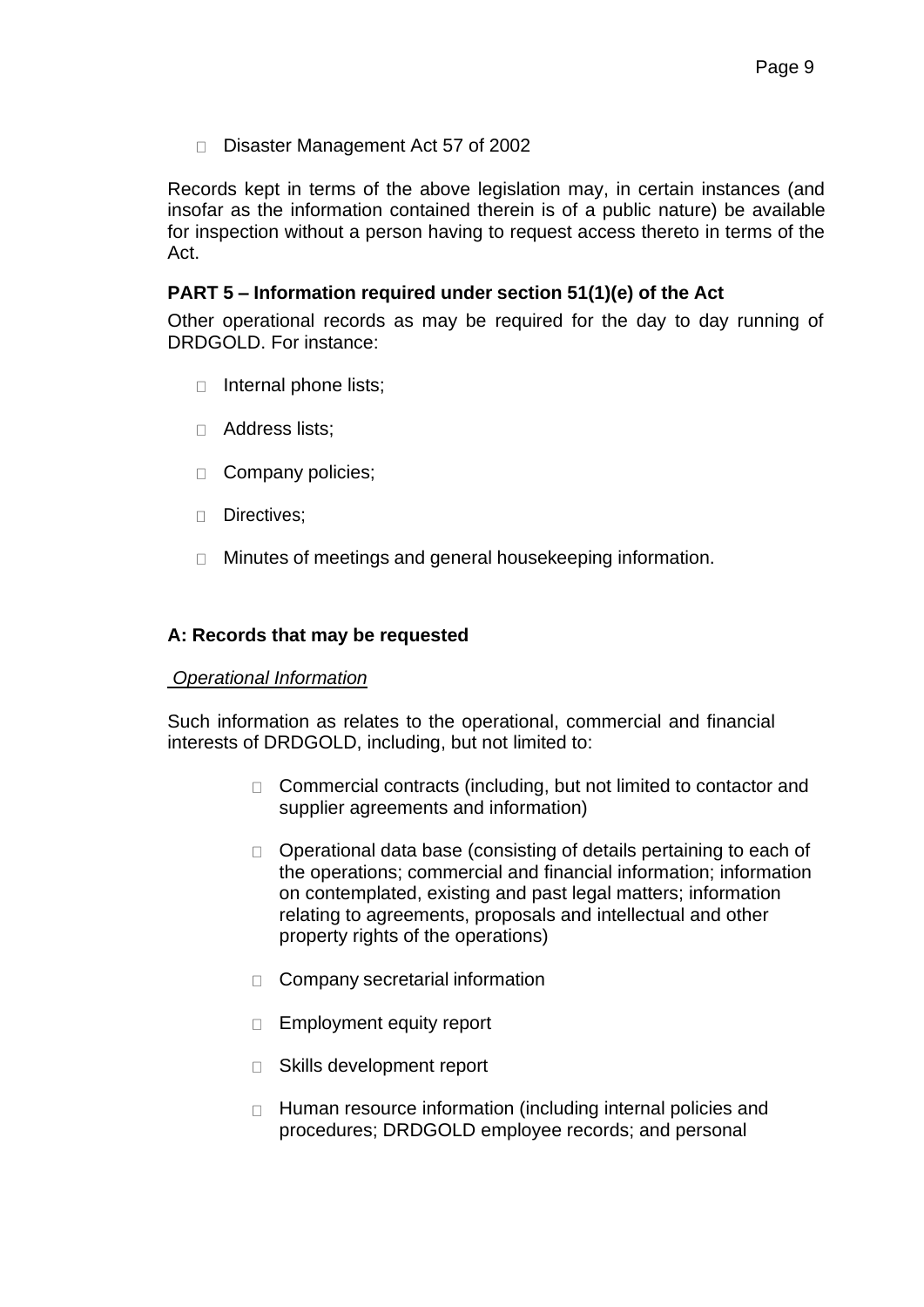information relating to past, present and prospective employees and directors)

- □ Insurance policies
- $\Box$  Rules and regulations relating to the pension fund and/ or provident fund
- □ Information relating to DRDGOLD'S marketing, business plans, systems and procedures
- $\Box$  Internal phone lists
- Address lists
- Requisitions, permits, licences, authorisations, approvals, applications, consents required for the day to day running of DRDGOLD
- □ Records relating to information technology (hardware, software and data collection and storage)
- $\Box$  Rules and regulations relating to the medical aid

#### *Communications*

Correspondence between persons within and without DRDGOLD not covered by the records described in the Operations section above. By way of example, internal correspondence between employees and media releases.

#### *Website*

DRDGOLD'S website address is [www.drdgold.com a](http://www.drdgold.com/)nd is accessible to anyone who has access to the Internet. The website contains various categories of information relating to the company, including recent gold market news; public interest information; information about the operations; editorials; literature; careers; directors' résumés; and contact details.

#### **B: The Request Procedures**

It should be noted that any and all records, whether specifically listed herein or not, shall only be made available subject to the provisions of the Act.

#### *Form of request*

 $\Box$  The requester must use the prescribed form (Annexure A) to make the request for access to a record. This must be made to the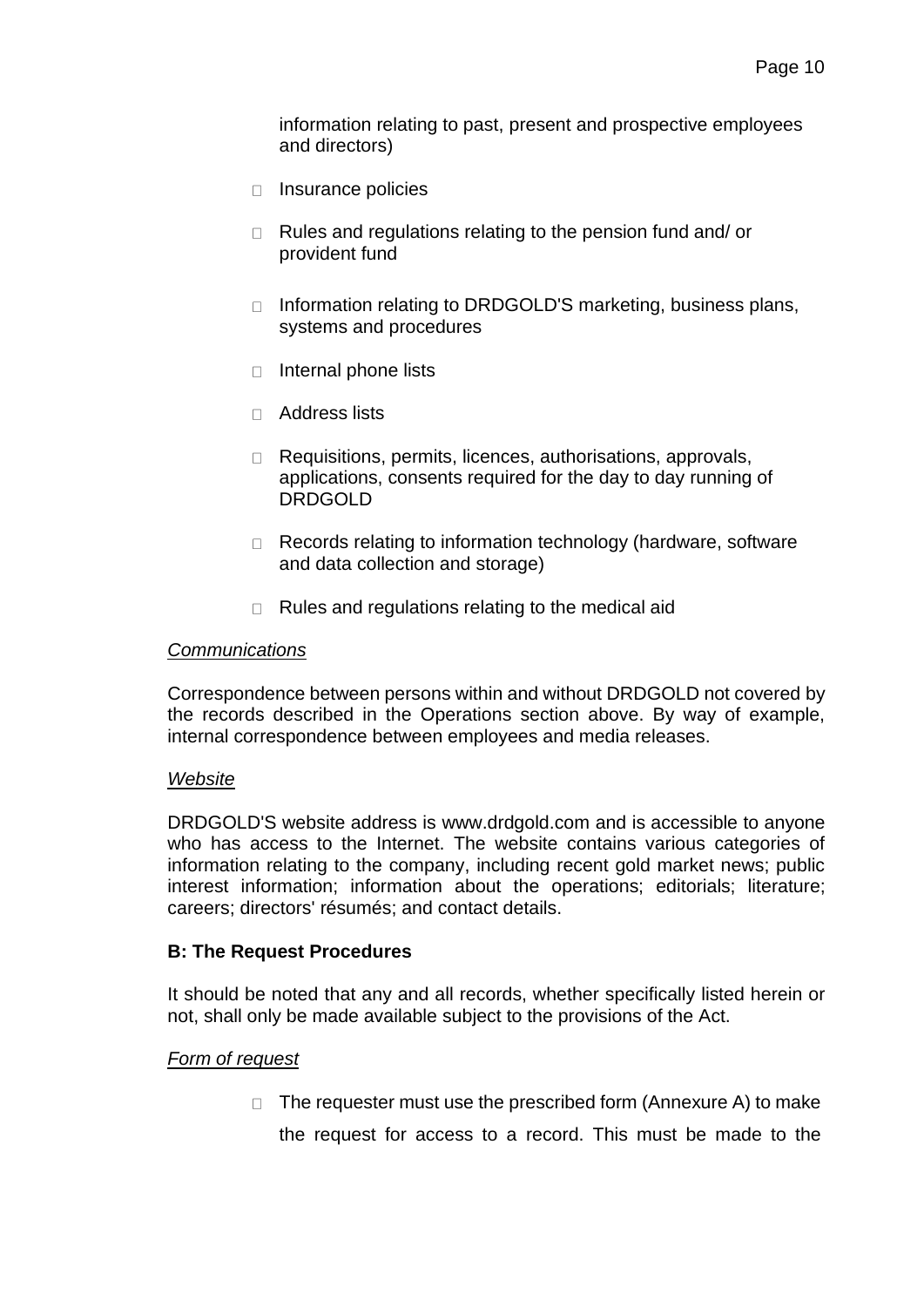Deputy Information Officer. This request must be made to the address or electronic mail address of the Deputy Information Officer of DRDGOLD.

- $\Box$  The requester must provide sufficient detail on the request form to enable the Information Officer to identify the record and the requester. The requester should also indicate which form of access is required and specify a postal address or fax number in the Republic. The requester should also indicate if, in addition to a written reply, any other manner is to be used to inform the requester and state the necessary particulars to be so informed in accordance with sections 53(2)(a) and (b) and (c) and (e) of the Act.
- $\Box$  The requester must identify the right that is sought to be exercised or protected and provide an explanation of why the requested record is required for the exercise or protection of that right in terms of section 53(2)(d) of the Act.
- $\Box$  If a request is made on behalf of another person, the requester must submit proof of the capacity in which the requester is making the request to the satisfaction of the head of the private body as detailed in section 53(2)(f) of the Act.

#### *Fees*

A requester who seeks access to a record containing personal information about that requester is not required to pay the request fee. Every other requester, who is not a personal requester, must pay the required request fee:

> $\Box$  Section 54(1) of the Act provides that the Information Officer must by notice require the requester (other than a personal requester)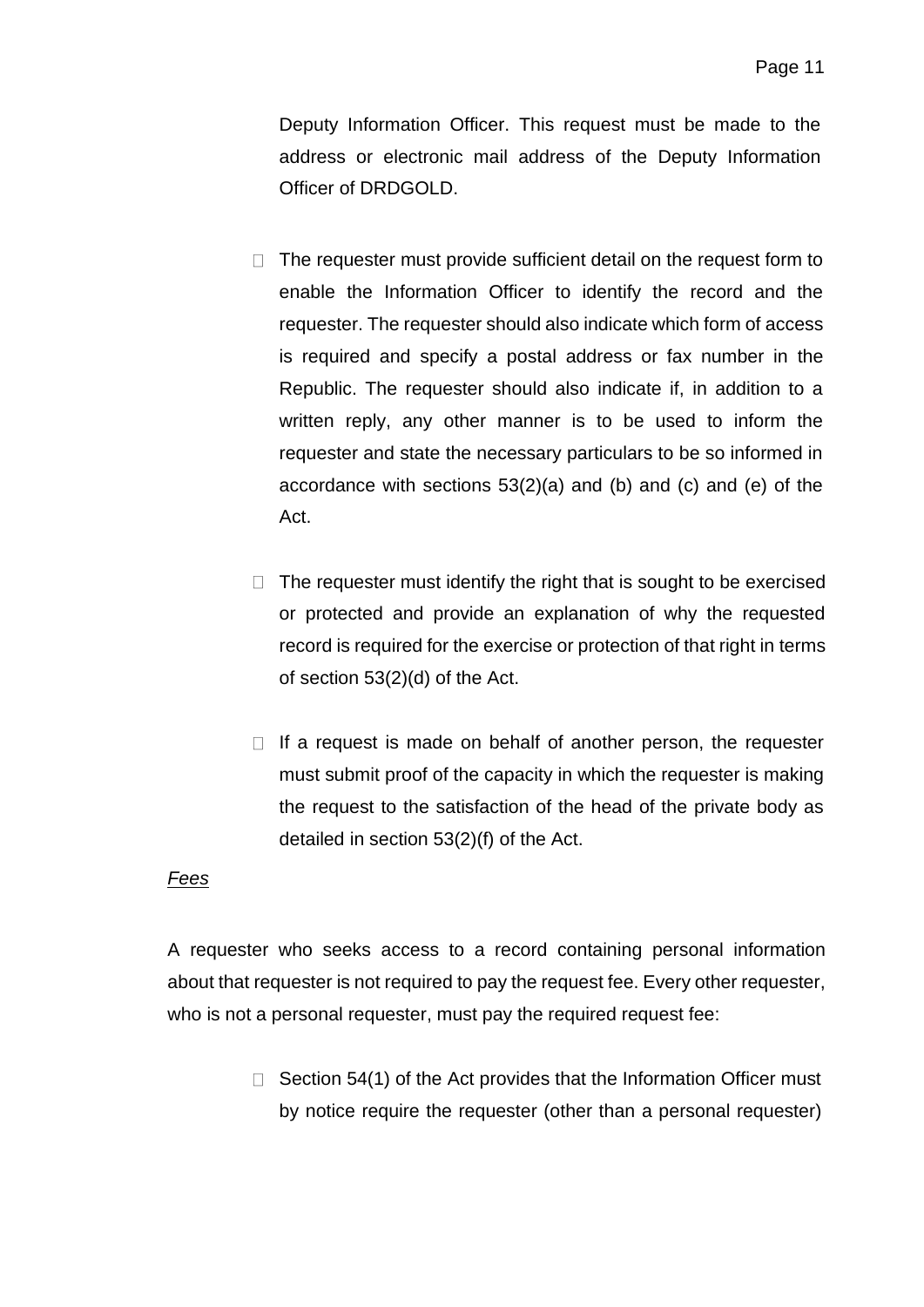to pay the prescribed request fee (if any) before further processing the request.

- $\Box$  The fee that the requester must pay to a private body is R50. The requester may lodge an application to the court against the tender or payment of the request fee in terms of section 54(3)(b) of the Act.
- $\Box$  After the Information Officer has made a decision on the request, the requester must be notified in the required form.
- $\Box$  If the request is granted, then a further access fee must be paid for reproduction and for search and preparation and for any time that has exceeded the prescribed hours to search and prepare the record for disclosure in terms of section 54(6) of the Act.

### *Grounds to refuse Access*

All requests that meet the requirements detailed above will be processed in line with the time limits as set out in PAIA. Requests may be refused based on the following grounds, as set out in PAIA

- Mandatory protection of privacy of a third party who is a natural person;
- Mandatory protection of commercial information of a third party;
- Mandatory protection of certain confidential information of a third party;
- Mandatory protection of records privileged from production in legal proceedings;
- Commercial information of DRDGOLD; or
- Mandatory protection of research information of a third party and of DRDGOLD.

Requestors will be informed within 30 (thirty) days of a decision on whether the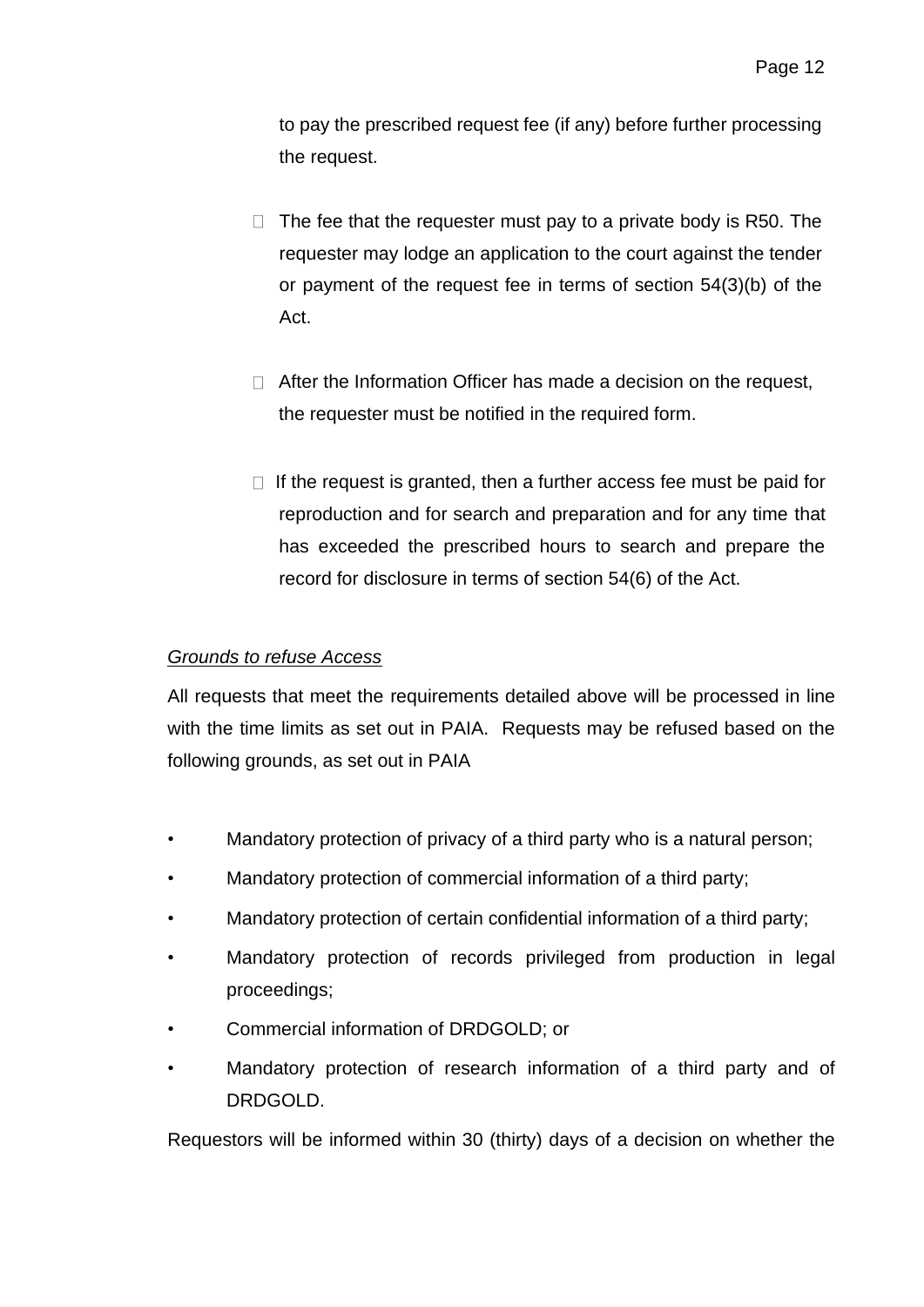request for access has been granted or refused.

This 30 (thirty) day period may be extended for a further 30 (thirty) day period if more time is required to gather the requested information. The requestor will however be notified if the initial 30 (thirty) day notice period will be extended for a further 30 (thirty) days.

Requests for information that are clearly frivolous or vexatious, of which involve an unreasonable diversion of resources shall by refused;

All requests for information will be assessed on their own merits and in accordance with the applicable legal principles and legislation.

## *Additional Grounds*

The Promotion of Access to Information Act provides several grounds on which a request for access to information must be refused. These grounds mainly concern instances where the privacy and interests of other individuals are protected, where such records are already otherwise publicly available, where public interests are not served, the mandatory protection of commercial information of a third party, and the mandatory protection of certain confidential information of a third party.

## **PART 6 – Other information as may be prescribed under section 51(1)(f)**

The Minister of Justice and Constitutional Development has to date not made any regulations in this regard.

#### **PART 7 – Availability of Manual under section 51(3)**

- $\Box$  This Manual is available for inspection by the general public upon request, during office hours and free of charge, at the offices of DRDGOLD. Copies of the Manual may be made, subject to the prescribed fees.
- $\Box$  Copies may also be requested from the South African Human Rights Commission and the Government Gazette.
- □ The Manual is also posted on DRDGOLD'S website referred to above.

#### **PART 8 – Prescribed forms and fee structure in respect of private bodies**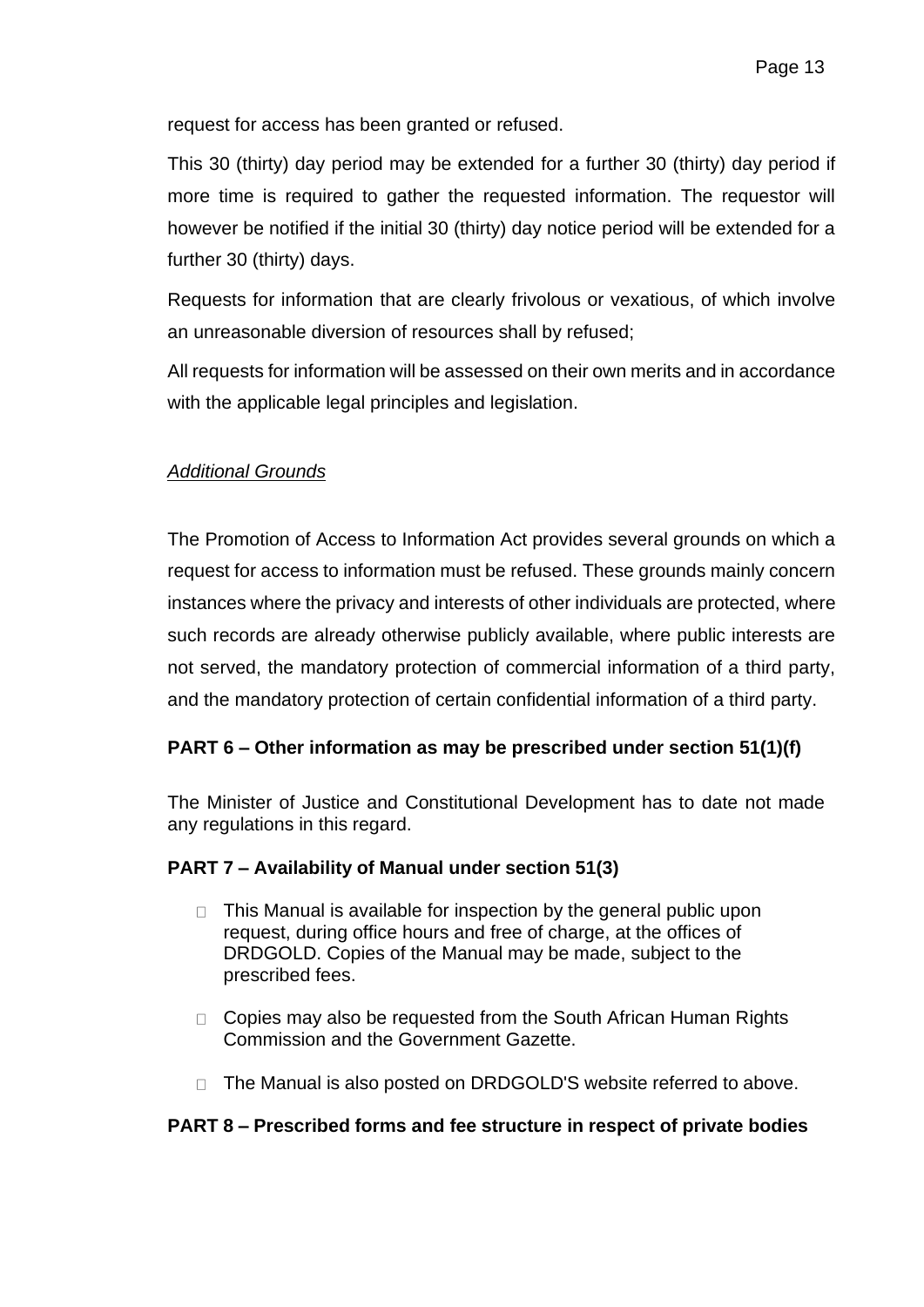The forms and fee structure prescribed under the Act are available from the Government Gazette, or at the website of the Department of Justice and Constitutional Development (www.doj.gov.za), under the "Regulations" section as well as the SAHRC website [\(www.sahrc.org.za\)](http://www.sahrc.org.za/).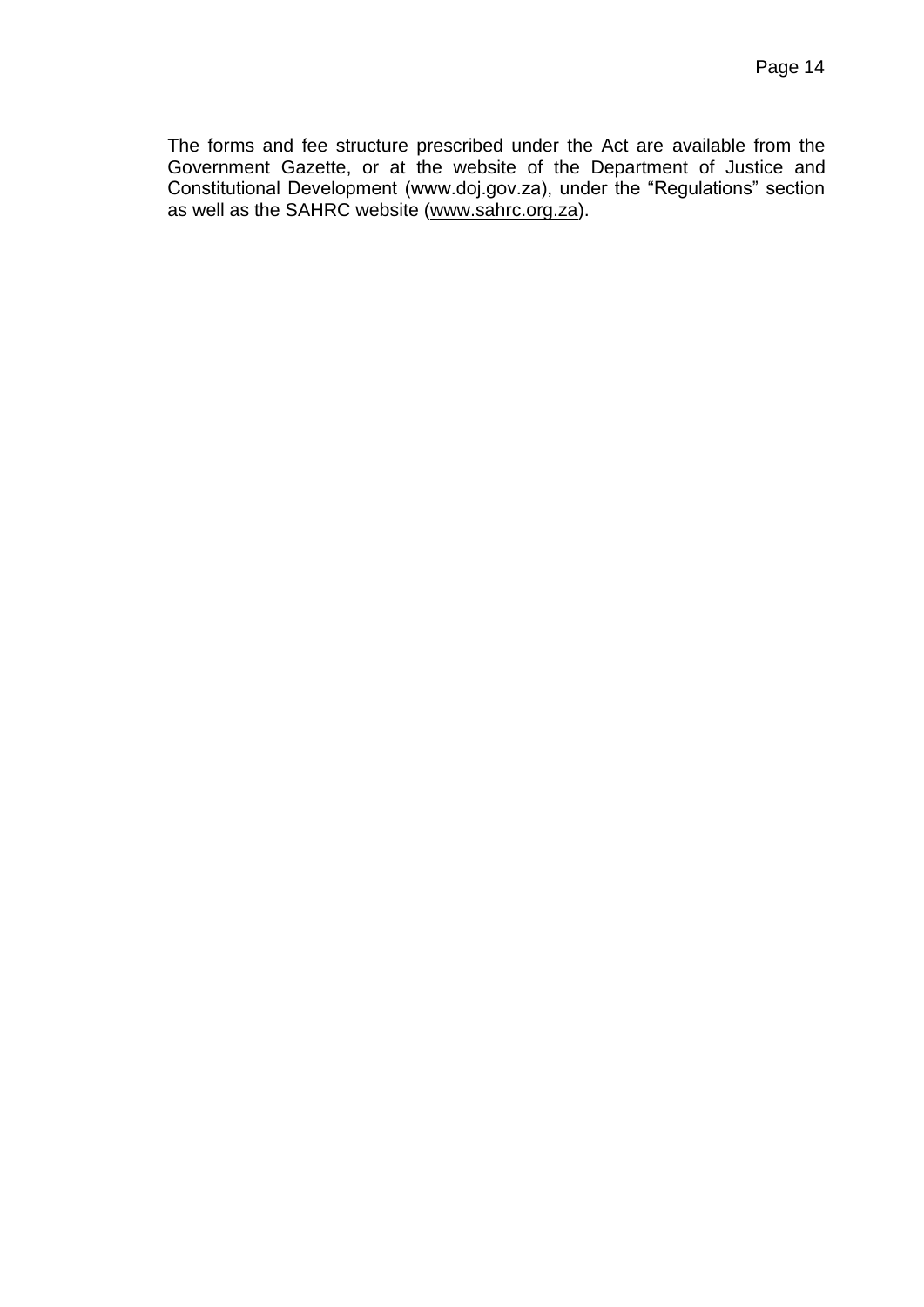#### **"APPENDIX A"**

### **REQUEST FOR ACCESS TO RECORD OF PRIVATE BODY**

(Section 53(1) of the Promotion of Access to Information Act, 2000 (Act No. 2 of 2000))

**[Regulation 10]**

### **1. PARTICULARS OF PERSON REQUESTING ACCESS TO INFORMATION**

| Full Names & Surname:         |       |
|-------------------------------|-------|
| <b>Identification Number:</b> |       |
| <b>Telephone Number:</b>      |       |
| Fax Number:                   |       |
| E-Mail Address:               |       |
| <b>Postal Address:</b>        |       |
|                               | Code: |

### **2. PARTICULARS OF PERSON ON WHOSE BEHALF THE REQUEST IS MADE**

Only complete this section if a request for information is made on behalf of another person.

Full Names & Surname:

Identification / Company Number: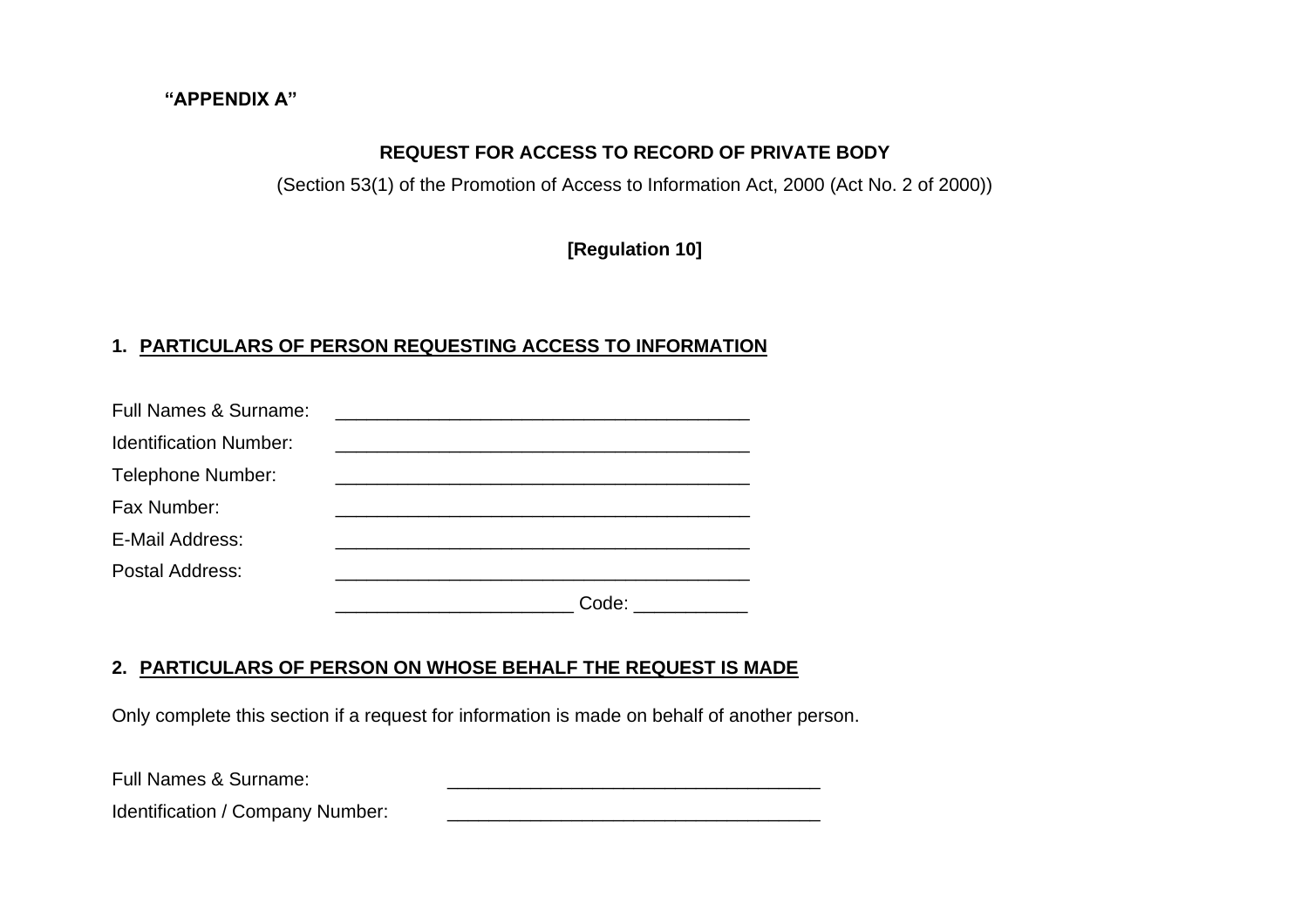### 3. PARTICULARS OF REQUESTED INFORMATION

Provide full particulars of the information to which access is requested. If the provided space is not sufficient, please continue on a separate page and attach it to this form. Any additional pages submitted must be initialled and signed.

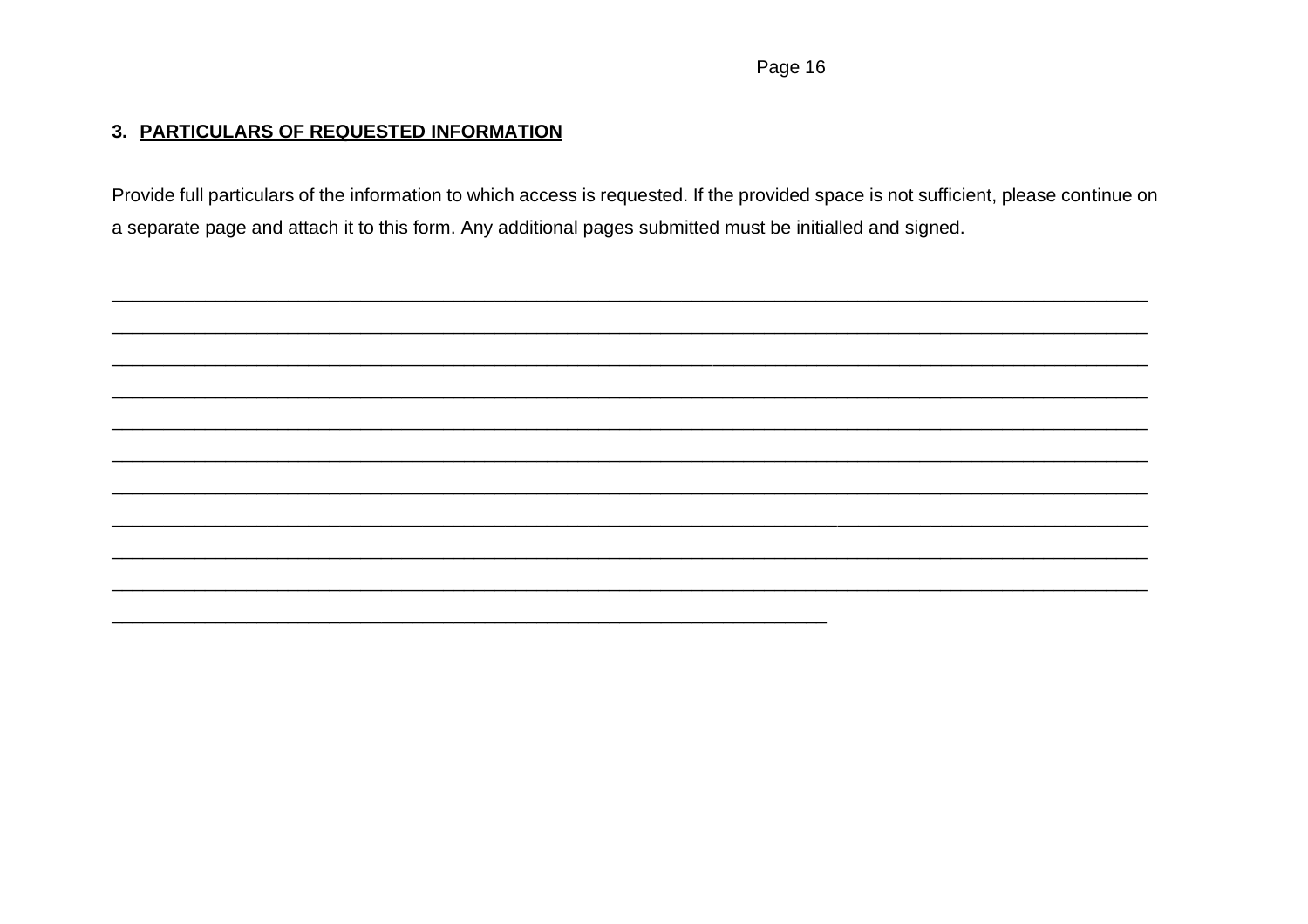Page 17

#### 4. FORMAT IN WHICH INFORMATION IS REQUESTED

Indicate the format in which the information requested is required. Please note that the request for access in the specified format may depend on the format in which the record is available and access in the requested format may be refused under certain circumstances.

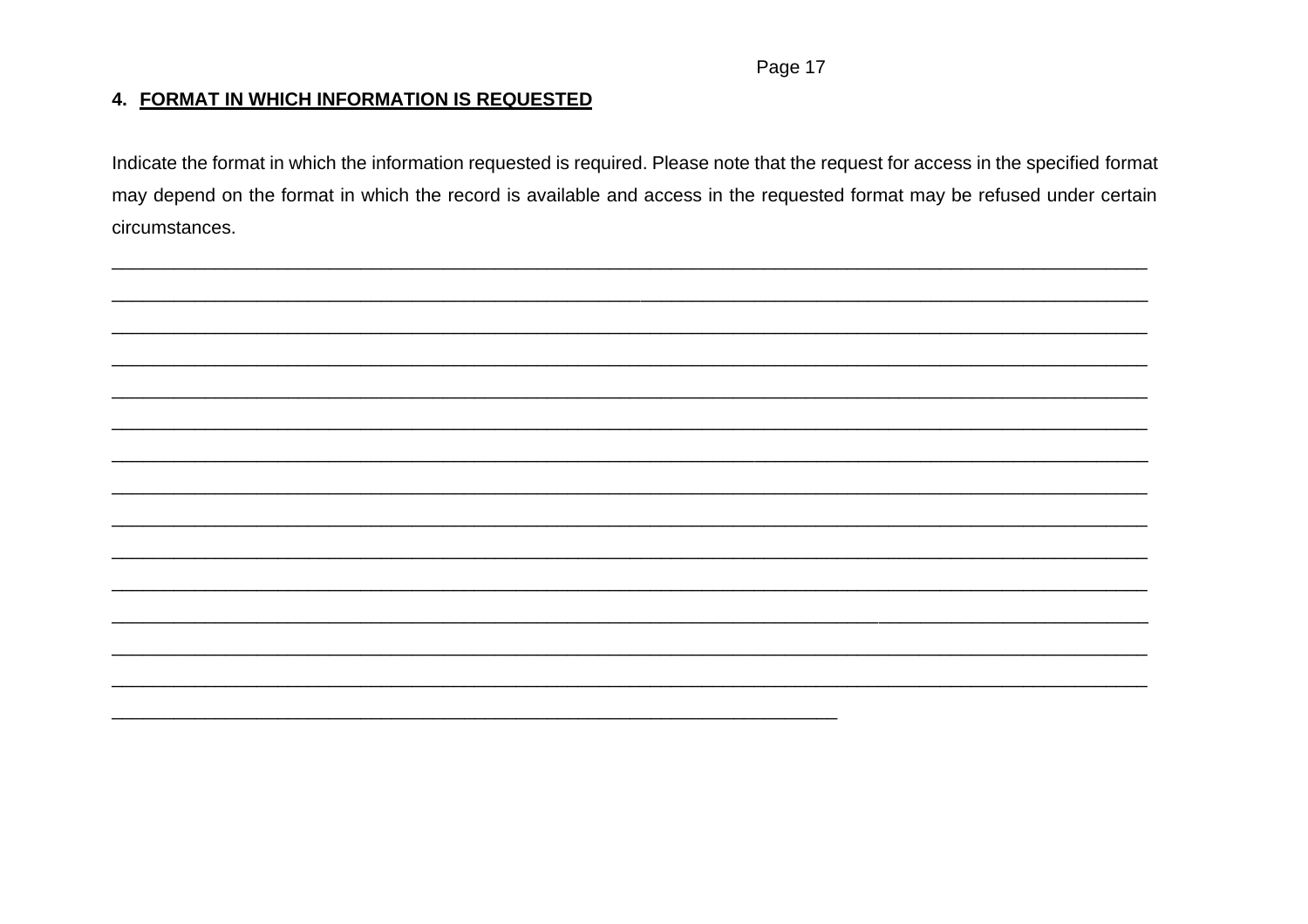Page 18

### 5. RIGHT TO BE EXERCISED OR PROTECTED

Indicate what right is to be exercised and/or protected and why the information is required to protect and/or to exercise this right.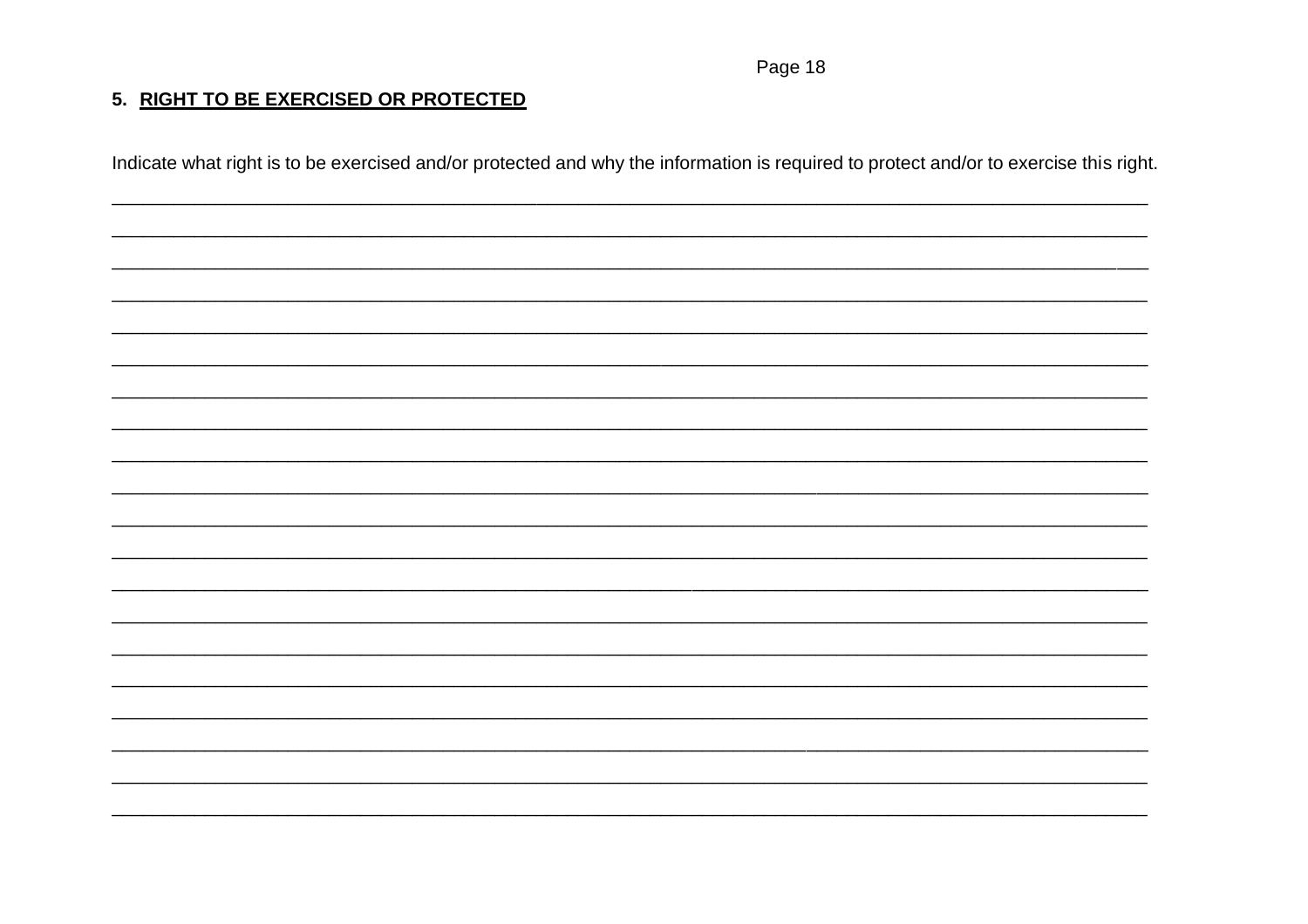### **6. FEES**

 $\overline{\phantom{a}}$ 

(a) A request for access to a record, other than a record containing personal information about yourself, will be processed only after a request fee has been paid.

\_\_\_\_\_\_\_\_\_\_\_\_\_\_\_\_\_\_\_\_\_\_\_\_\_\_\_\_\_\_\_\_\_\_\_\_\_\_\_\_\_\_\_\_\_\_\_\_\_\_\_\_\_\_\_\_\_\_\_\_\_\_\_\_\_\_\_\_\_\_\_\_\_\_\_\_\_\_\_\_\_\_\_\_\_\_\_\_\_\_\_\_\_\_\_\_\_\_\_\_

\_\_\_\_\_\_\_\_\_\_\_\_\_\_\_\_\_\_\_\_\_\_\_\_\_\_\_\_\_\_\_\_\_\_\_\_\_\_\_\_\_\_\_\_\_\_\_\_\_\_\_\_\_\_\_\_\_\_\_\_\_\_\_\_\_\_\_\_\_\_\_\_\_\_\_\_\_\_\_\_\_\_\_\_\_\_\_\_\_\_\_\_\_\_\_\_\_\_\_\_

\_\_\_\_\_\_\_\_\_\_\_\_\_\_\_\_\_\_\_\_\_\_\_\_\_\_\_\_\_\_\_\_\_\_\_\_\_\_\_\_\_\_\_\_\_\_\_\_\_\_\_\_\_\_\_\_\_\_\_\_\_\_\_\_\_\_\_\_\_\_\_\_\_\_\_\_\_\_\_\_\_\_\_\_\_\_\_\_\_\_\_\_\_\_\_\_\_\_\_\_

(b) You will be notified of the amount required to be paid as the request fee.

\_\_\_\_\_\_\_\_\_\_\_\_\_\_\_\_\_\_\_\_\_\_\_\_\_\_\_\_\_\_\_\_\_\_\_\_\_\_\_\_\_\_\_\_\_\_\_\_\_\_\_\_\_\_\_\_\_\_\_\_\_\_\_

(c) The fee payable for access to a record depends on the form in which access is required and the reasonable time required to search for and prepare a record.

\_\_\_\_\_\_\_\_\_\_\_\_\_\_\_\_\_\_\_\_\_\_\_\_\_\_\_\_\_\_\_\_\_\_\_\_\_\_\_\_\_\_\_\_\_\_\_\_\_\_\_\_\_\_\_\_\_\_\_\_\_\_\_\_\_\_\_\_\_\_\_\_\_\_\_\_\_\_\_\_\_\_\_\_\_\_\_\_\_\_\_\_\_\_\_\_\_\_\_\_

\_\_\_\_\_\_\_\_\_\_\_\_\_\_\_\_\_\_\_\_\_\_\_\_\_\_\_\_\_\_\_\_\_\_\_\_\_\_\_\_\_\_\_\_\_\_\_\_\_\_\_\_\_\_\_\_\_\_\_\_\_\_\_\_\_\_\_\_\_\_\_\_\_\_\_\_\_\_\_\_\_\_\_\_\_\_\_\_\_\_\_\_\_\_\_\_\_\_\_\_

\_\_\_\_\_\_\_\_\_\_\_\_\_\_\_\_\_\_\_\_\_\_\_\_\_\_\_\_\_\_\_\_\_\_\_\_\_\_\_\_\_\_\_\_\_\_\_\_\_\_\_\_\_\_\_\_\_\_\_\_\_\_\_\_\_\_\_\_\_\_\_\_\_\_\_\_\_\_\_\_\_\_\_\_\_\_\_\_\_\_\_\_\_\_\_\_\_\_\_\_

(d) If you qualify for exemption of the payment of any fee, please state the reason for exemption.

# **7. NOTICE OF APPROVAL / REJECTION OF REQUEST**